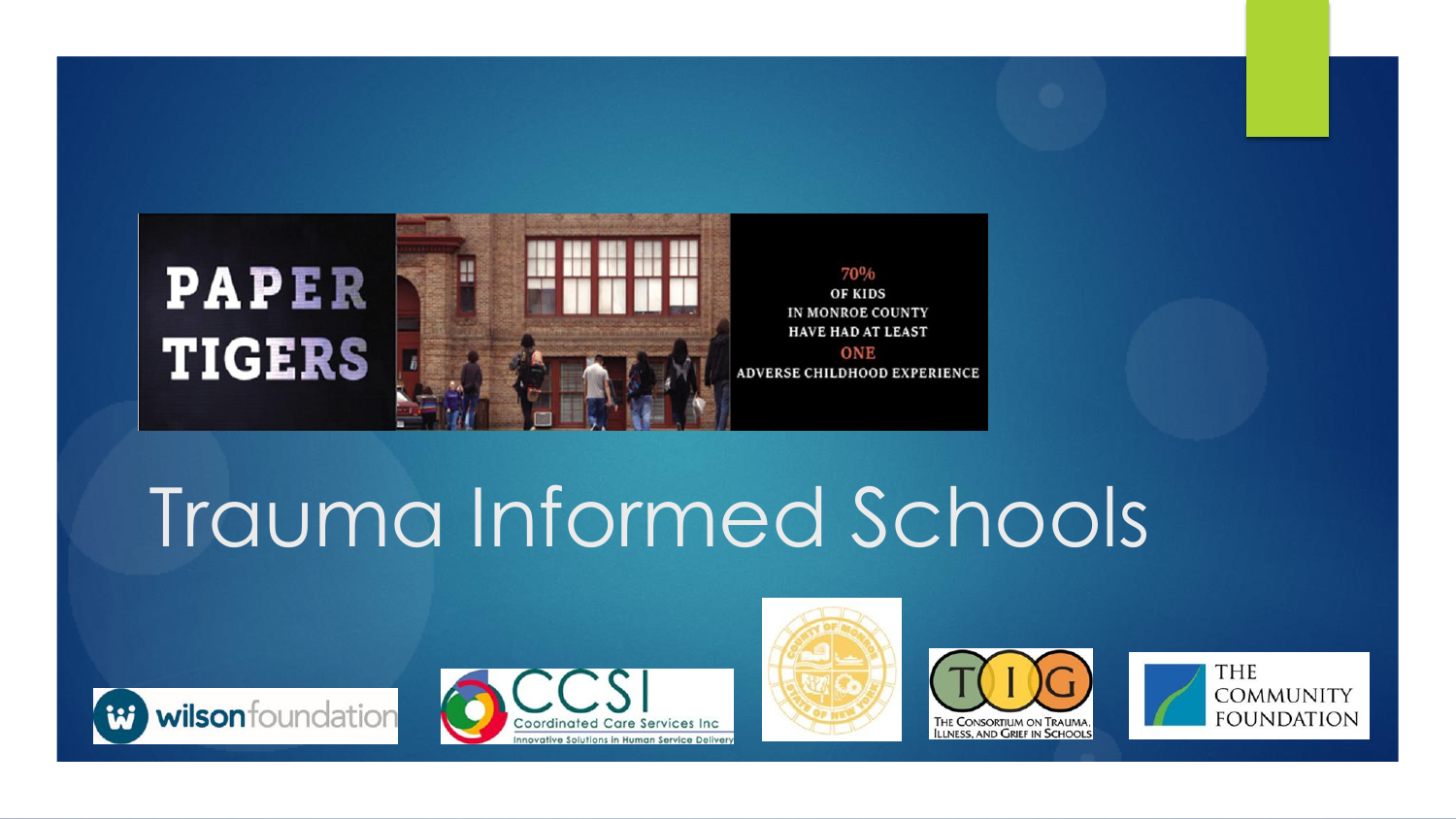### Welcome!

### ▶ We are glad you have joined us this morning!

- **Please help yourself to breakfast**
- **Find a table and make yourself** comfortable
- We will start promptly at 8:15 am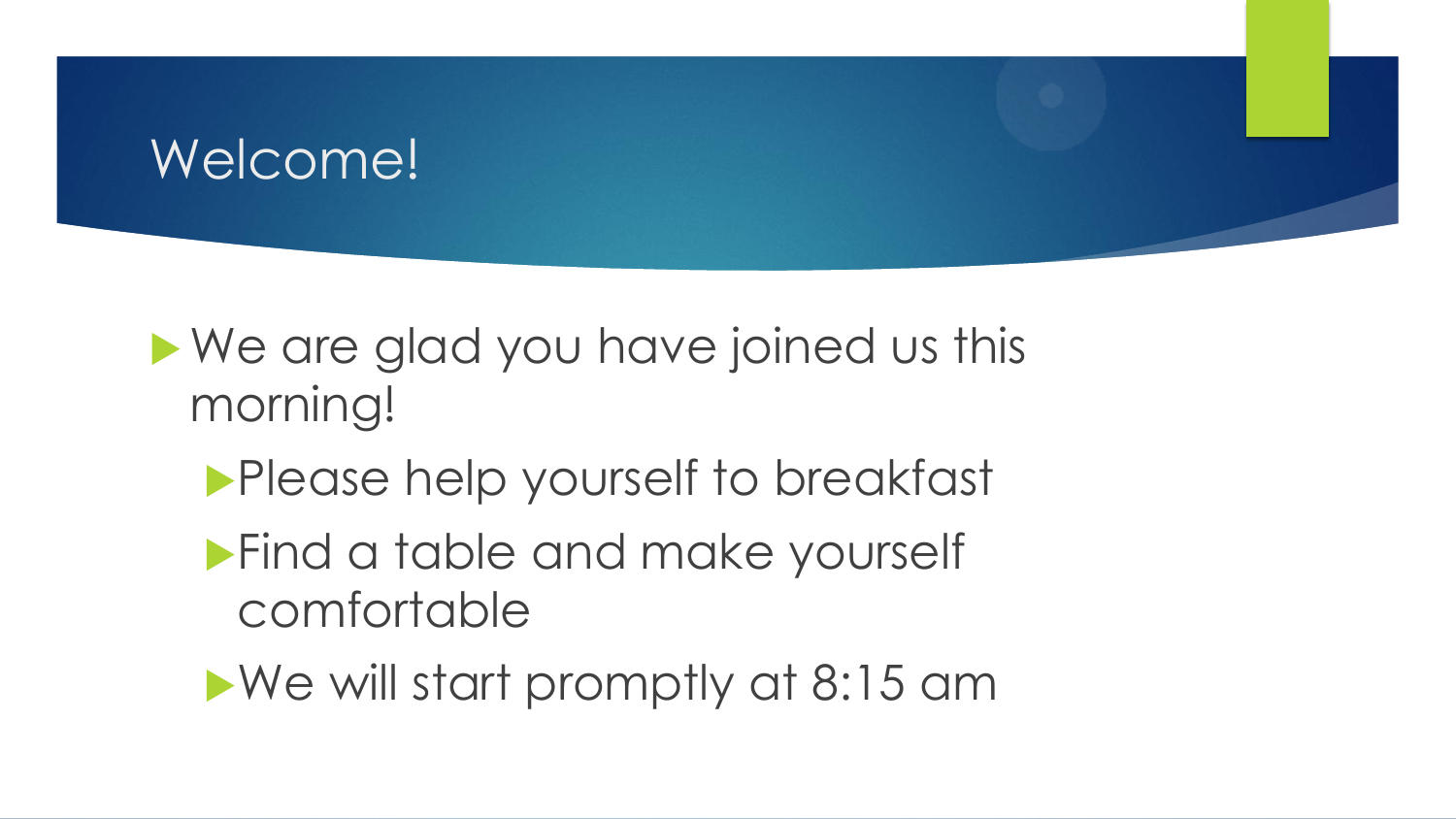# Community Collaboration

**Alignment of Adverse Childhood Experiences research with the Youth Risk Behavior Survey at the local level.**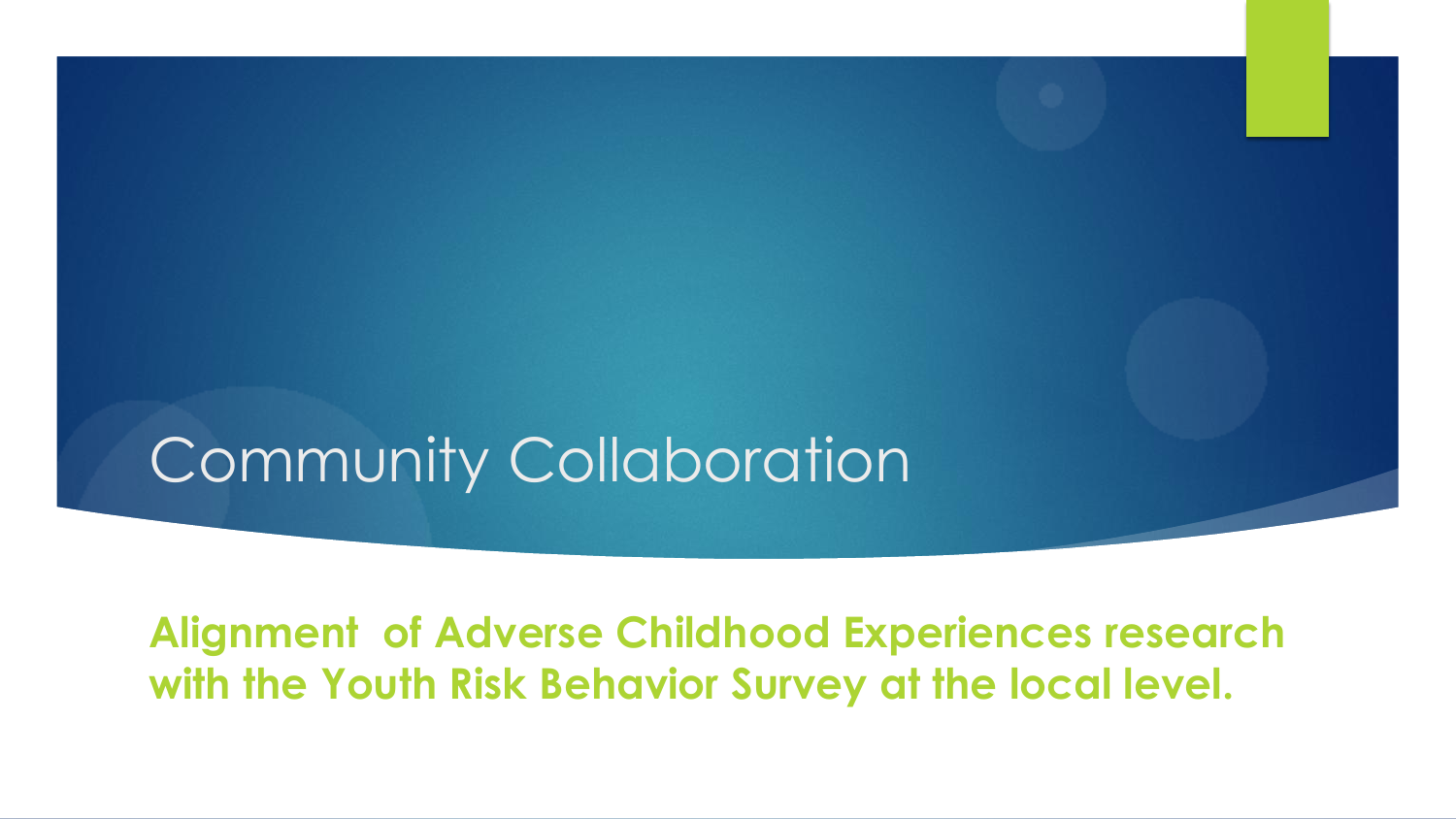### **Adverse Childhood Experiences (ACEs)**

#### **What is an ACE?**

- Recurrent physical abuse
- Emotional abuse
- Sexual abuse
- Alcohol/drug abuser in household
- Incarcerated house- hold member
- Household member who with chronic mental illness
- Violence between adults in the home
- Parental separation or divorce



www.ACEstudy.org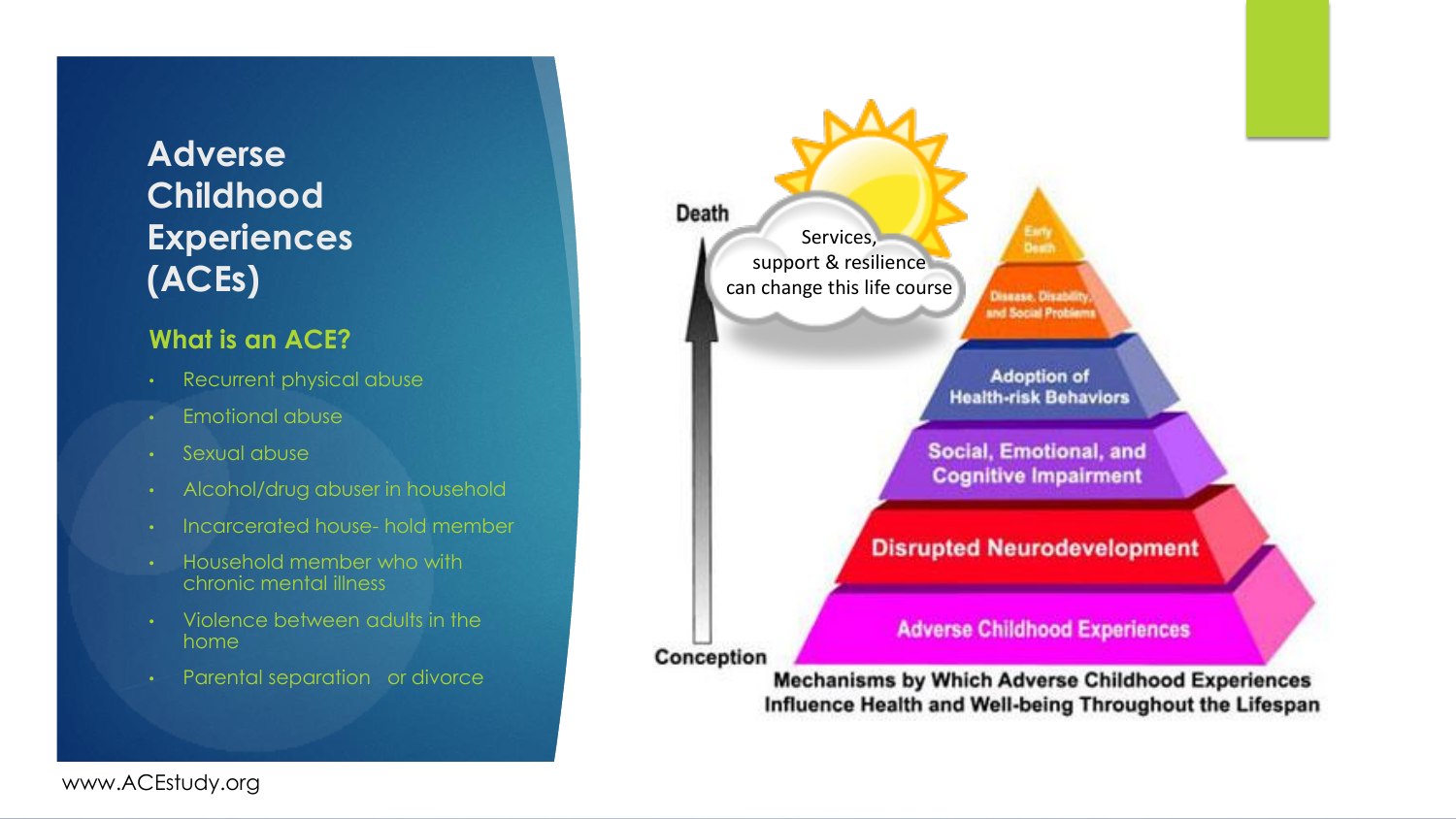### ACES and School Performance

#### Students dealing with trauma are:

- $\geq$  2 % times more likely to fail a grade
- Score lower on standardized assessments
- $\triangleright$  Have more receptive & expressive language difficulties
- $\triangleright$  Are suspended or expelled more often
- $\triangleright$  Are designated to special education more frequently

#### A Dose-Response Relationship



Response (serious health issues, social problems)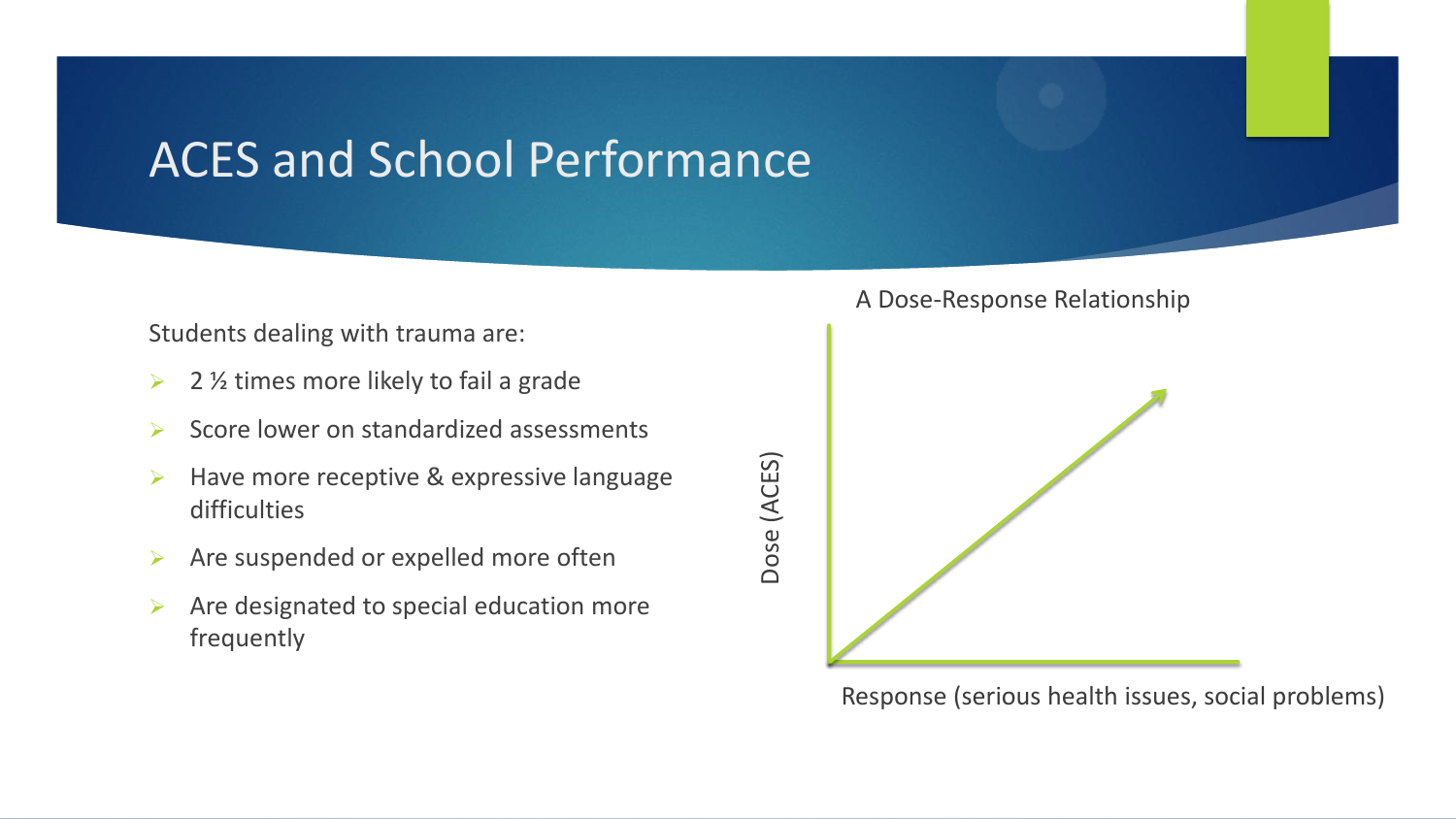### Youth Risk Behavior Survey (YRBS)

Developed in 1990 to monitor priority health risk behaviors that markedly contribute to the leading causes of death, disability & social problems among youth & adults in the U.S.

Often established during childhood and early adolescence, these behaviors include:

- Alcohol and other drug use
- **Tobacco use**
- **Inhealthy dietary behaviors**
- Inadequate physical activity
- **Behaviors that contribute to** unintentional injuries and violence
- ▶ Sexual behaviors that contribute to unintended pregnancy and sexually transmitted infections, including HIV infection

Source: Center for Disease Control http://www.cdc.gov/healthyyouth/data/yrbs/overview.htm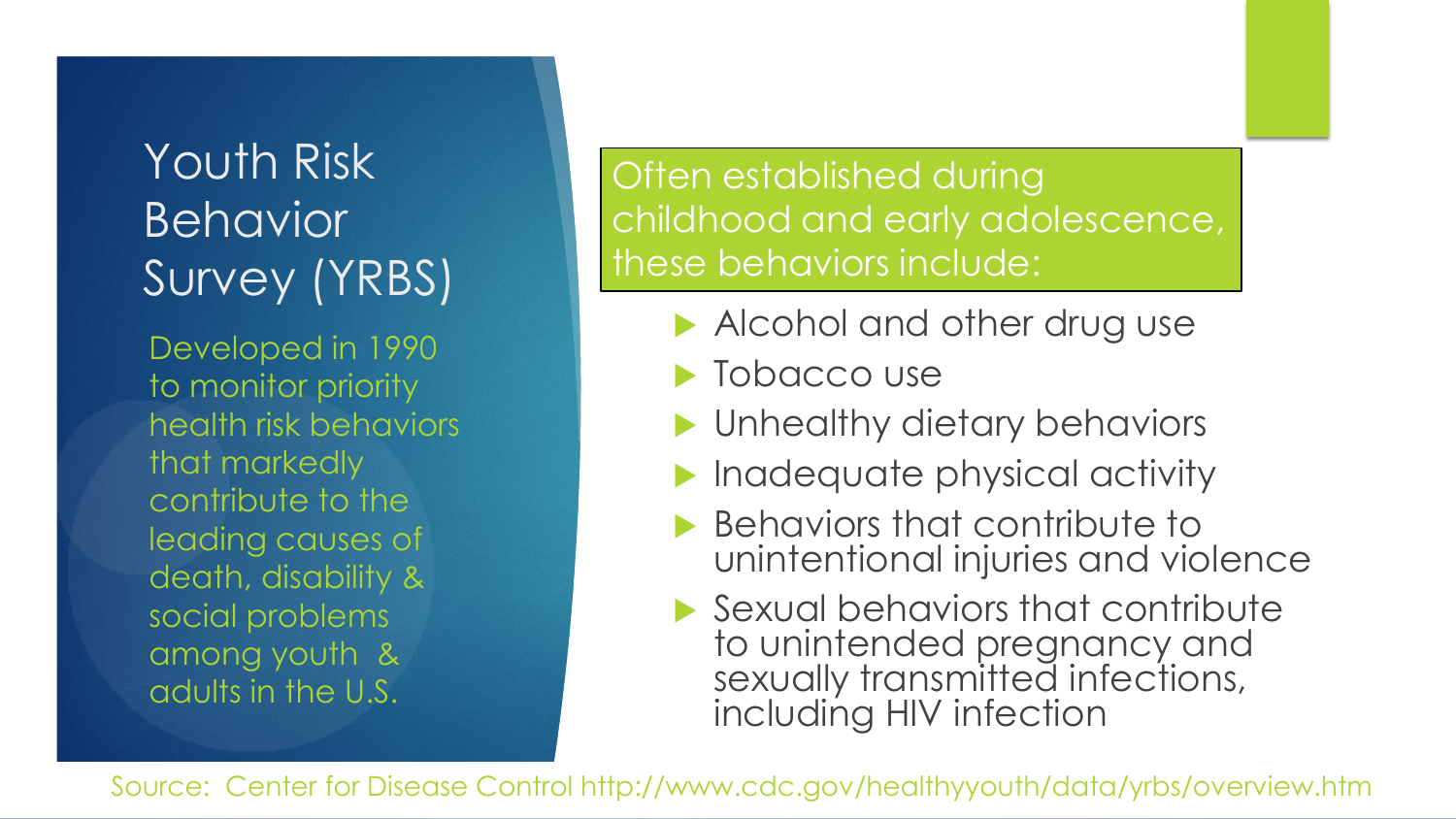## Monroe County YRBS

### **Implementation & Assessment:**

- ▶ Conducted every 4 years by the Monroe County Department of Public Health
	- ◆ Conducted bi-annually 1991-2011
- Local questions determined 3-4 months prior through school district representation & discussion
- Most mirror the national YRBS. Recent additions reflect issues relevant to Monroe County:
	- Prescription drug Abuse
	- Bullying
	- ❖ Electronic Bullying
	- Adverse Childhood Experiences
- Aggregate (County level) results shared with community
	- District-specific data provided to the home district
- **Data incorporated into the** Community Health Assessment (CHA)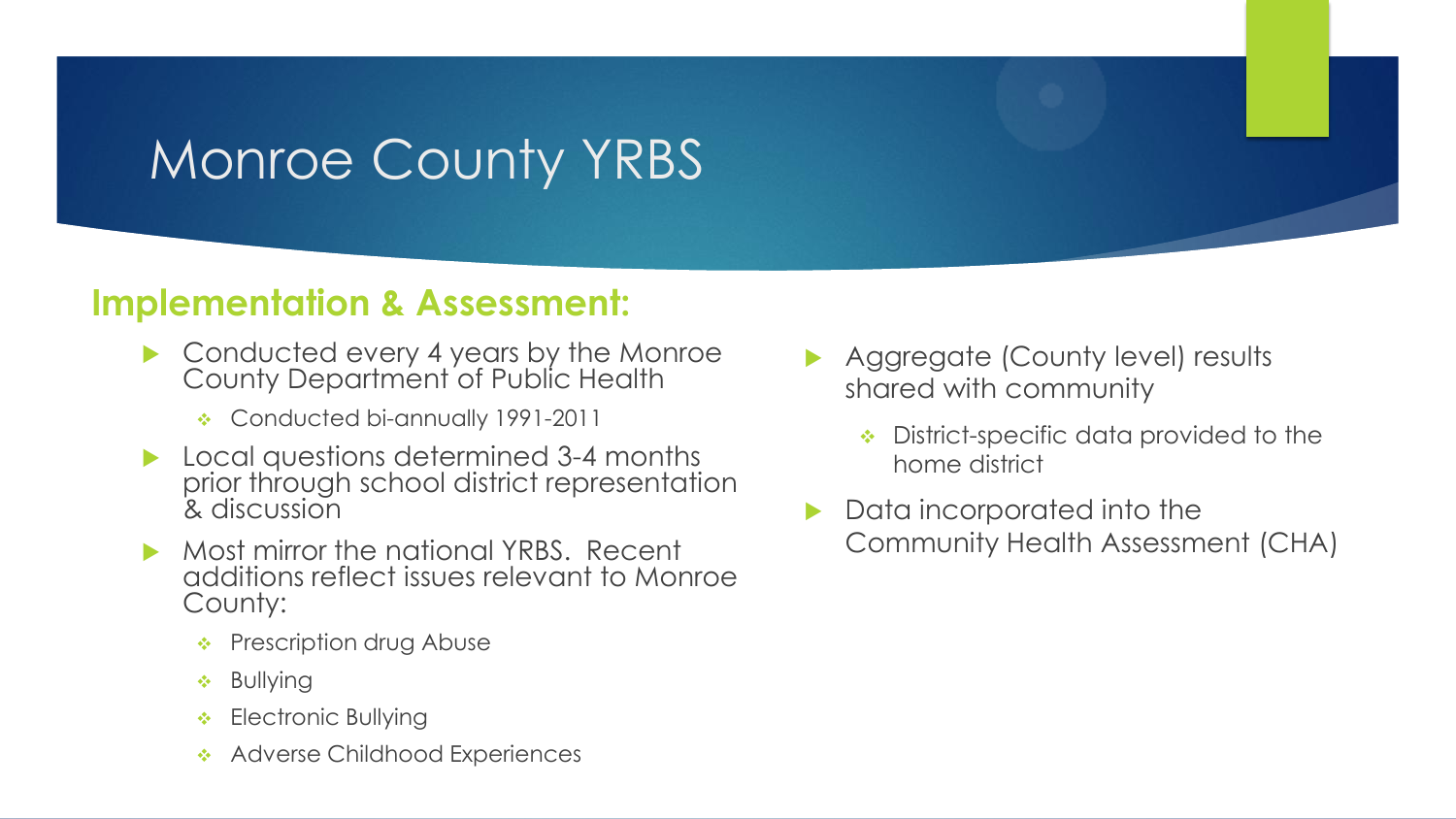### Monroe County YRBS

### In 2015

- > 12 districts surveyed all of their students so they can report results for their district
- 4 districts provided a sample only for the county sample
- 2 districts opted out

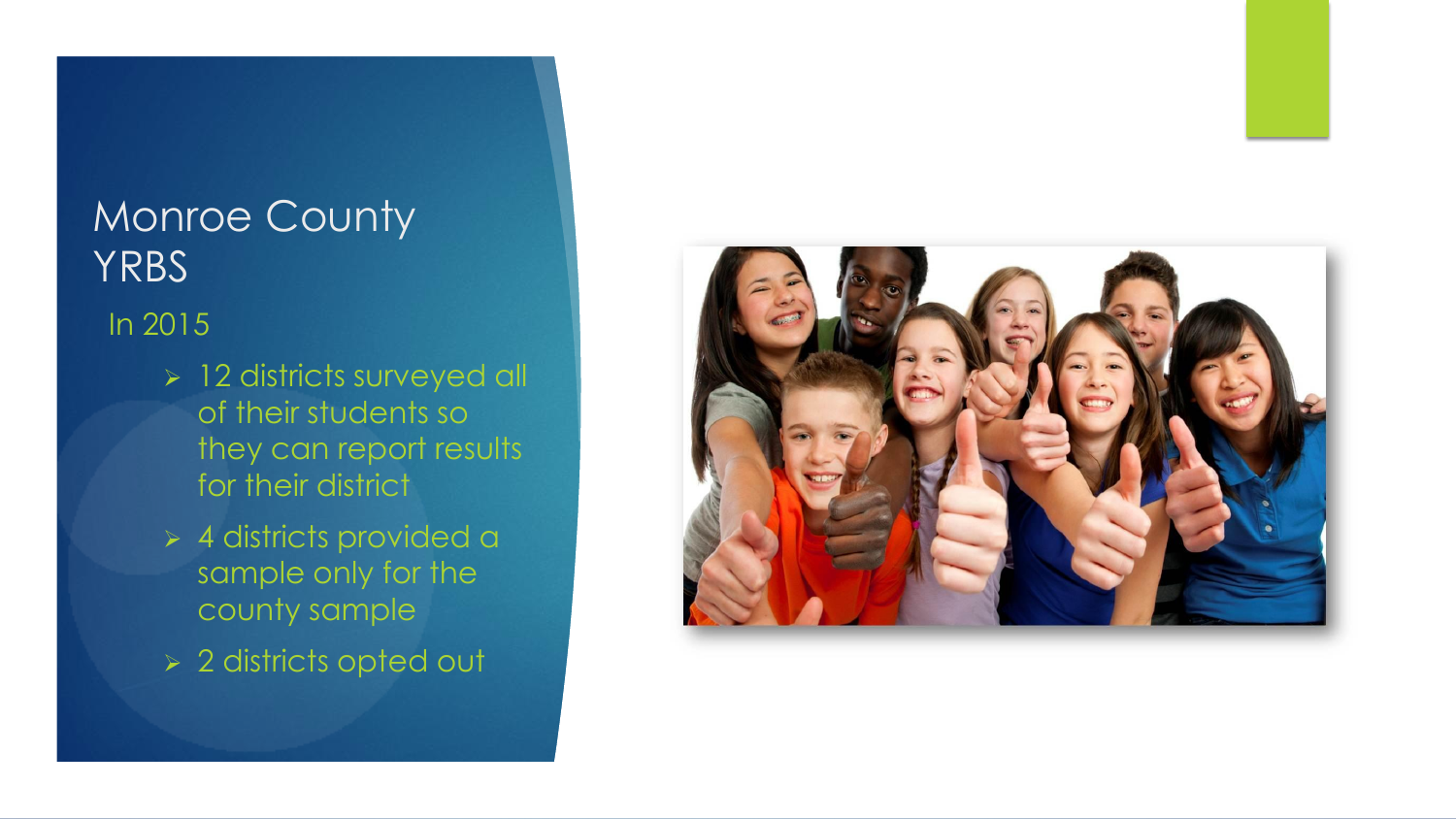## Monroe County YRBS - ACEs

| <b>Students Reported:</b>                                                                                                                                    | $\%$             |
|--------------------------------------------------------------------------------------------------------------------------------------------------------------|------------------|
| Often or repeatedly a parent or adult their home swore at you,<br>insulted you or put you down                                                               | 15               |
| Often or repeatedly a parent or adult in their home hit, beat, kick or<br>physically hurt you in any way                                                     | $\boldsymbol{4}$ |
| Often or repeatedly parents or adults in their home hit, beat, kick or<br>beat each other up                                                                 | $\mathcal{S}$    |
| Often or repeatedly, their family has not had enough money to buy<br>food or pay for housing                                                                 | 6                |
| Ever lived with anyone who was an alcoholic, problem drinker, used<br>illegal street drugs, took prescription drugs to get high, or was a<br>problem gambler | 23               |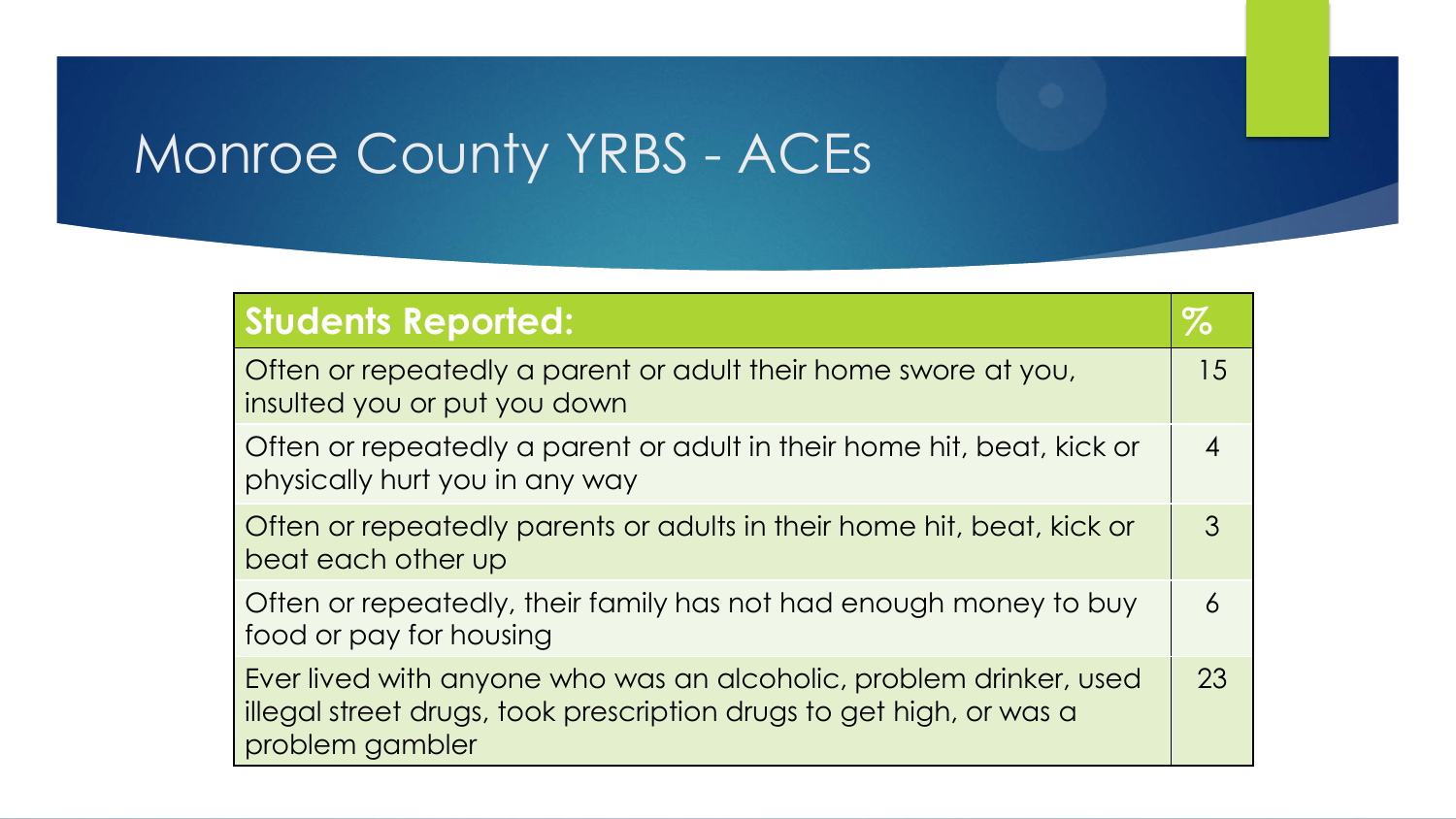# Monroe County YRBS - ACEs

| <b>Additionally, Students Reported:</b>                                                                                            | $\%$ |
|------------------------------------------------------------------------------------------------------------------------------------|------|
| Ever lived with anyone who was depressed, mentally ill or suicidal                                                                 | 21   |
| Ever had anyone in their household go to jail or prison                                                                            | 21   |
| Ever witnessed someone get shot, stabbed or beaten in your<br>neighborhood                                                         | 19   |
| Were ever forced to do any of the following: have sexual intercourse,<br>touch someone sexually, or be touched by someone sexually | 12   |
| Currently do not live with both parents                                                                                            | 42   |
| Disagree, strongly disagree with the statement, "my family gives me<br>the help and support I need"                                | 8    |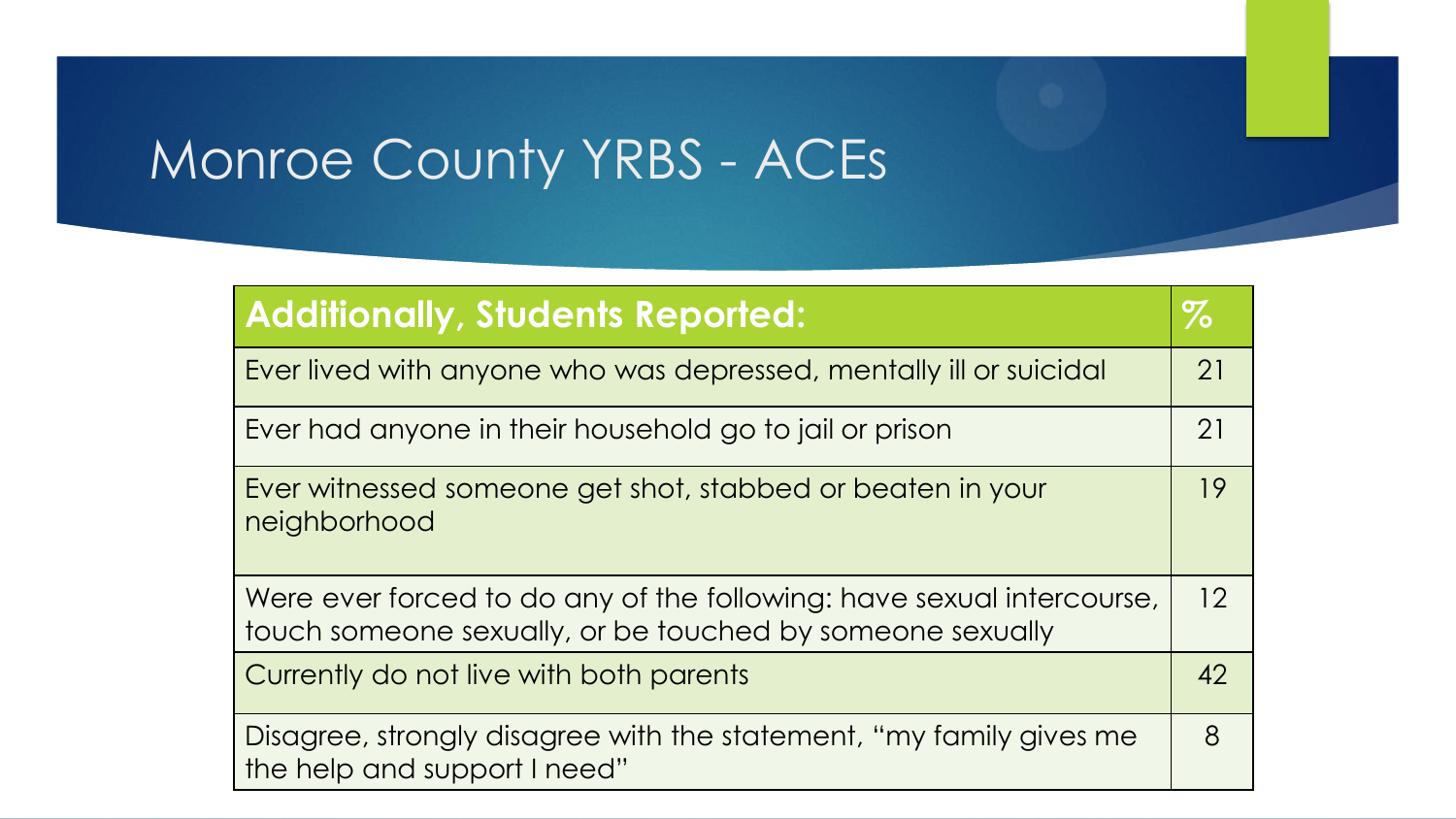### How many kids are we talking about?

#### **Distribution by ACES Total Score Category**



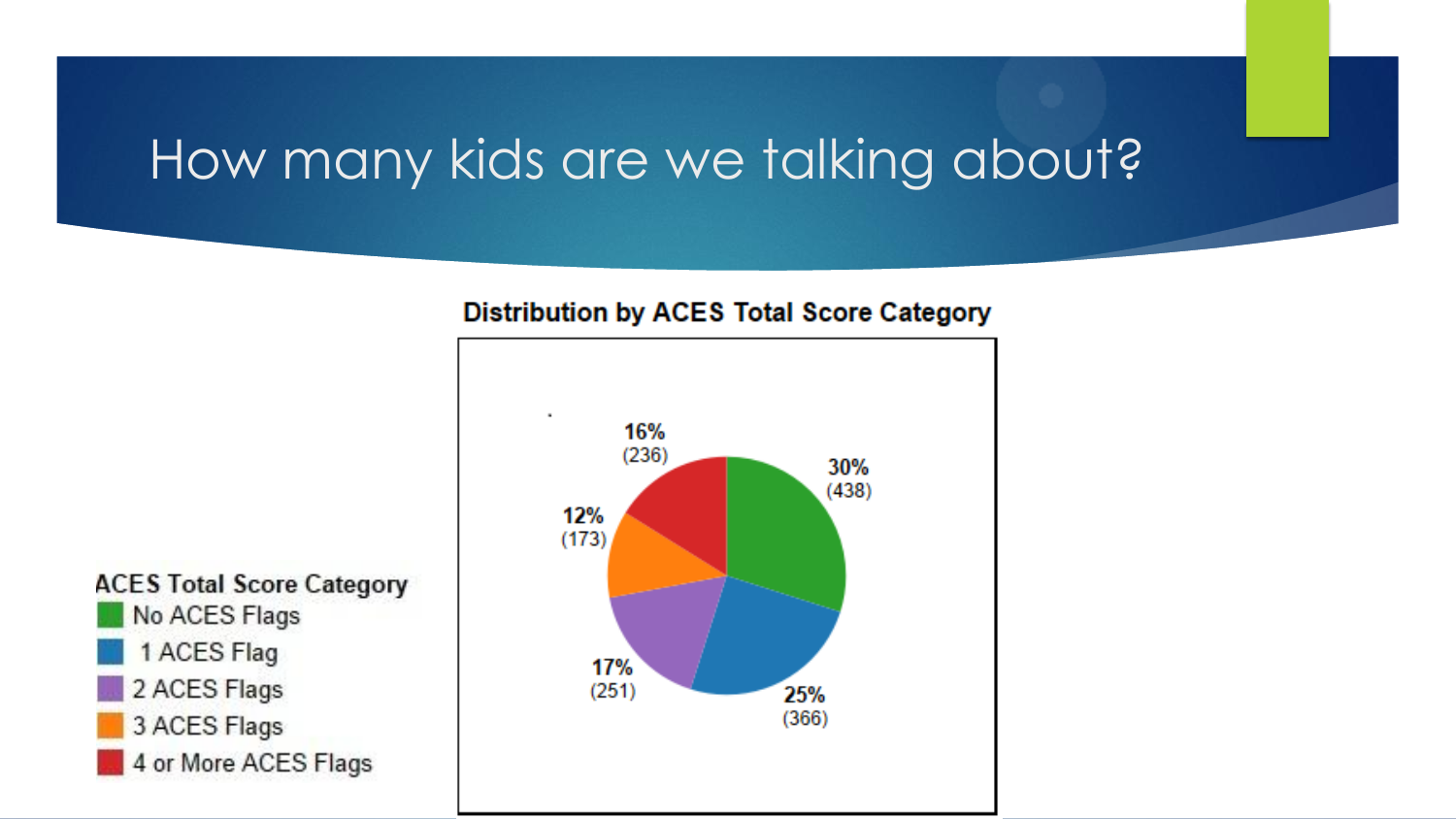### The Accumulation of ACEs

Observing the pattern of distribution provides clues around the clustering of ACEs and indications of what questions might we be asking of these youth

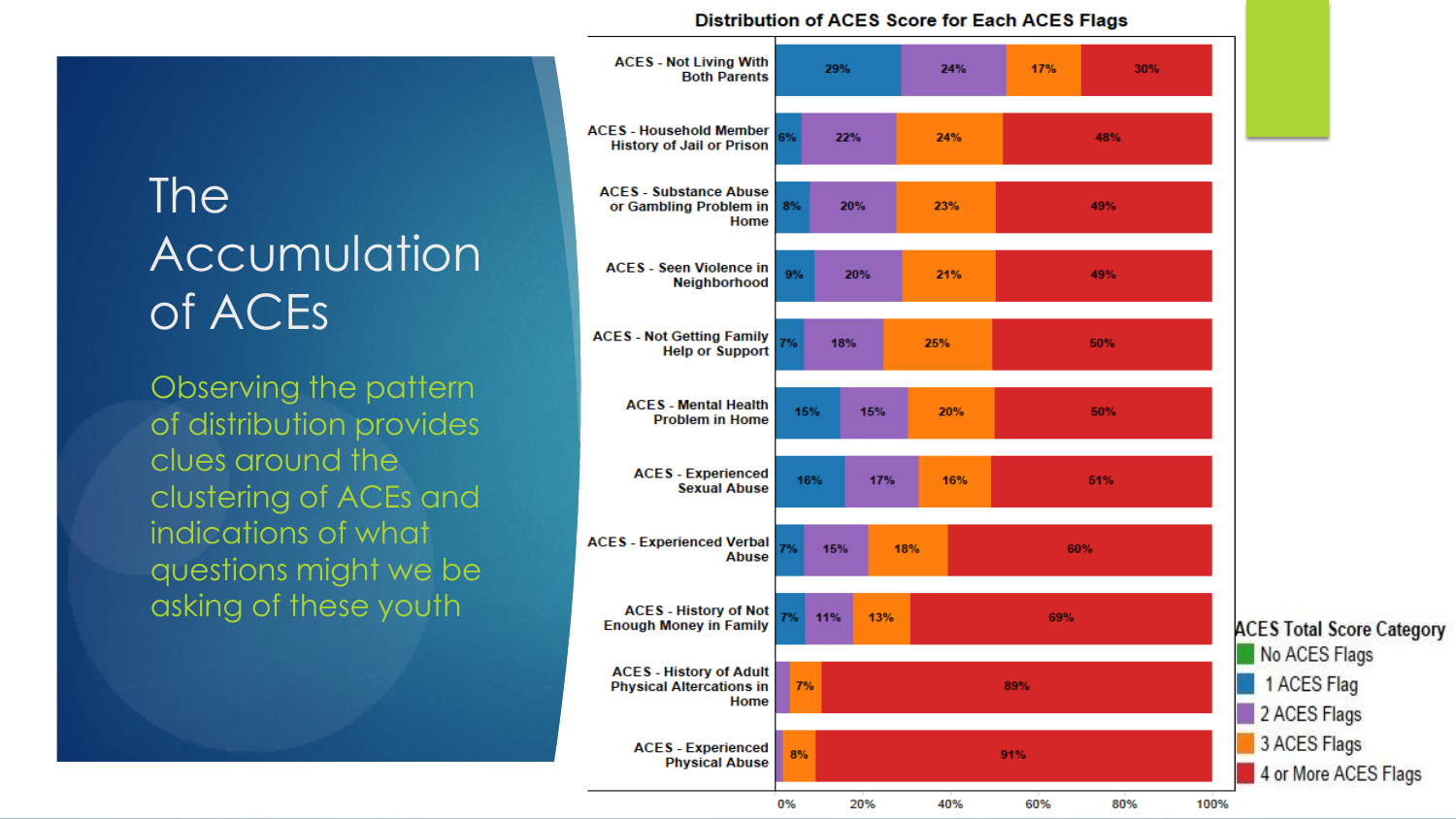### Monroe **County** ACEs by Gender

Demonstrates the distribution of ACE scores within each self -identified gender category





#### **Distribution of ACES Score by Gender**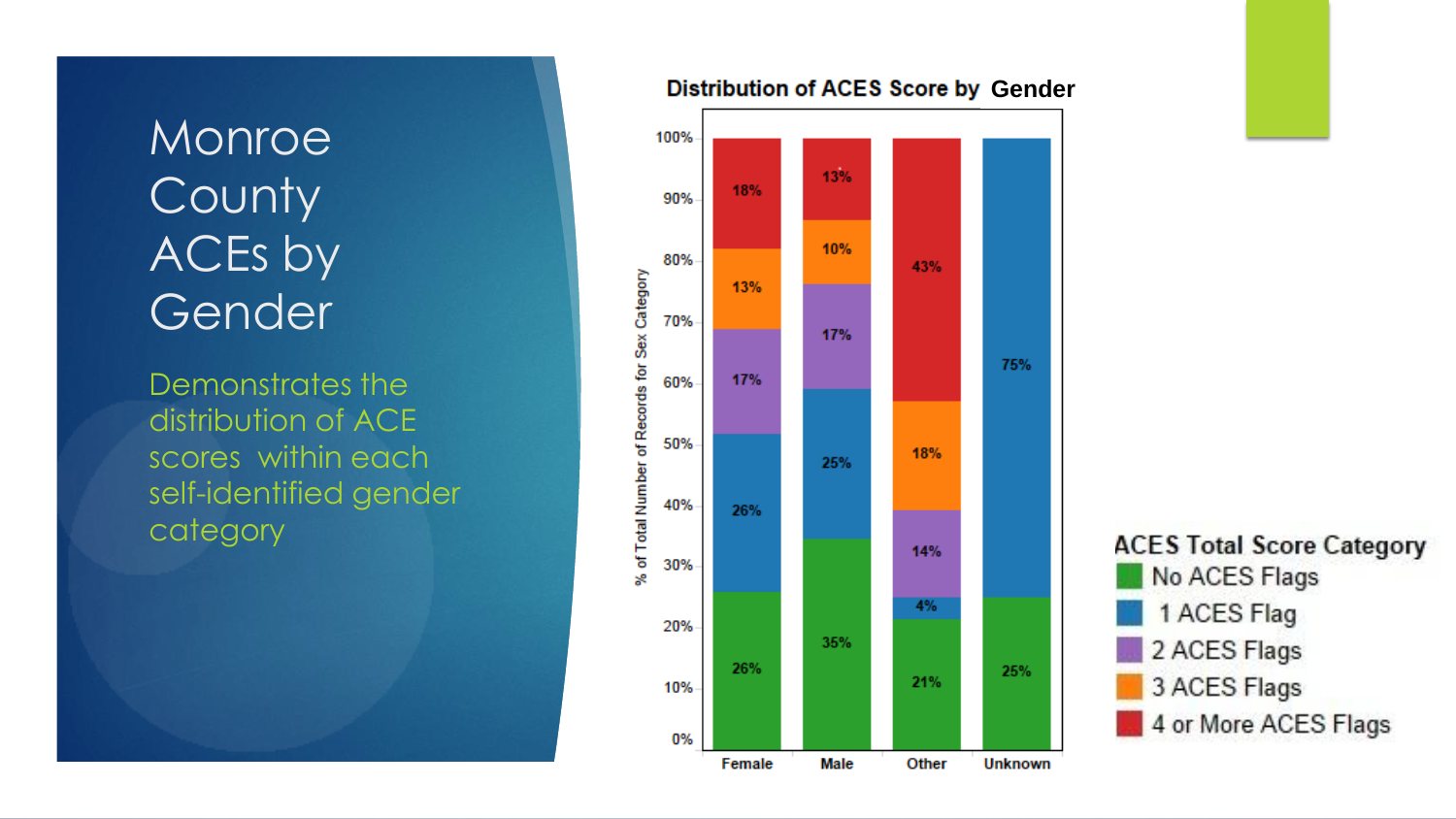### Monroe County ACEs by Race-Ethnicity

Demonstrates the distribution of ACE scores within each self-identified racial or ethnic category



#### Distribution of ACES Score by Race-Ethnicity

**ACES Total Score Category** No ACES Flags 1 ACES Flag 2 ACES Flags 3 ACES Flags 4 or More ACES Flags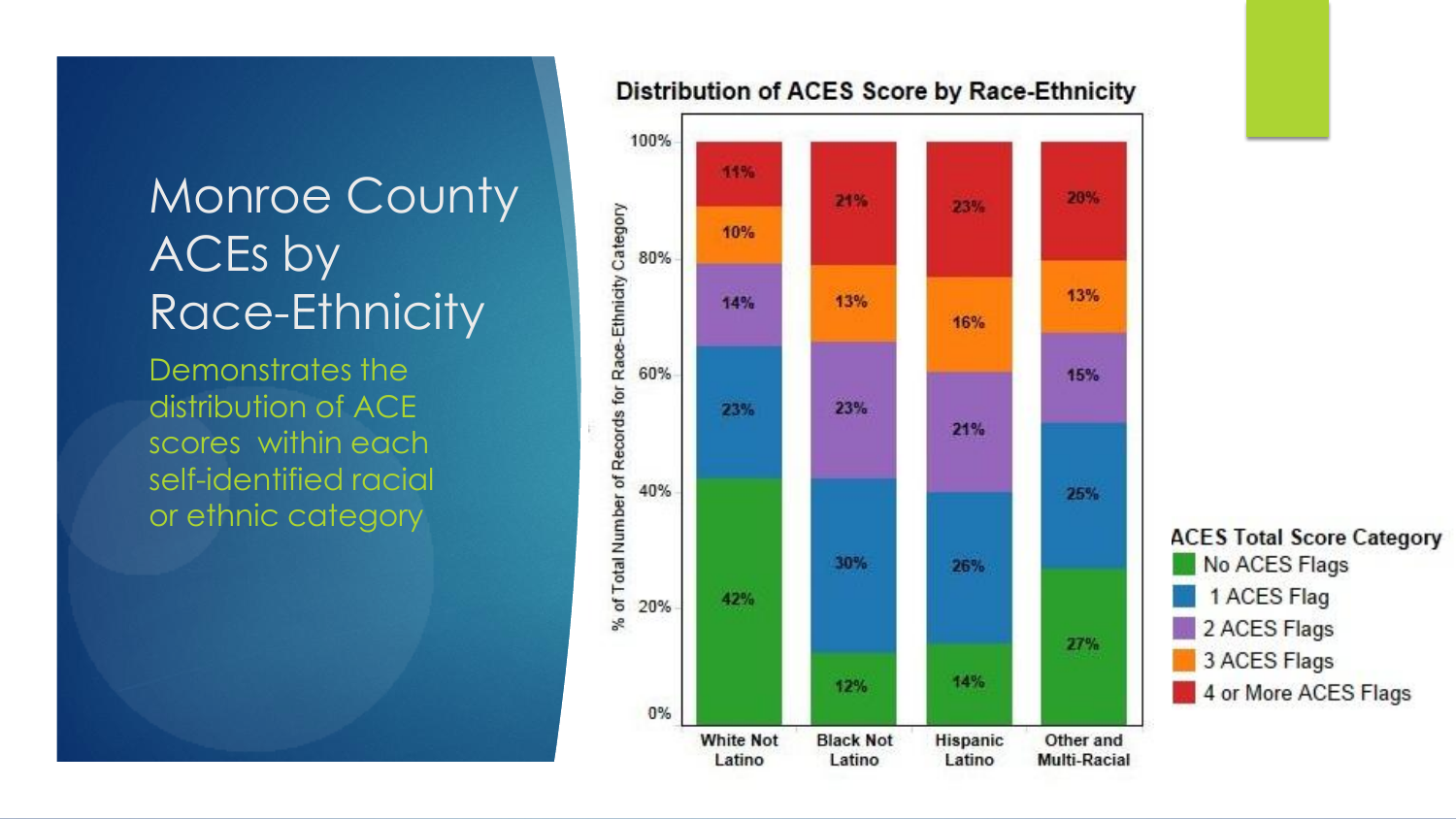### The Academic Impact

Students were asked to identify their average grades over the last 12 months

 $> 73\%$  of those who reported receiving Mostly F's have experienced 3 or more ACEs



#### **Distribution of ACES Score by Academic Grades**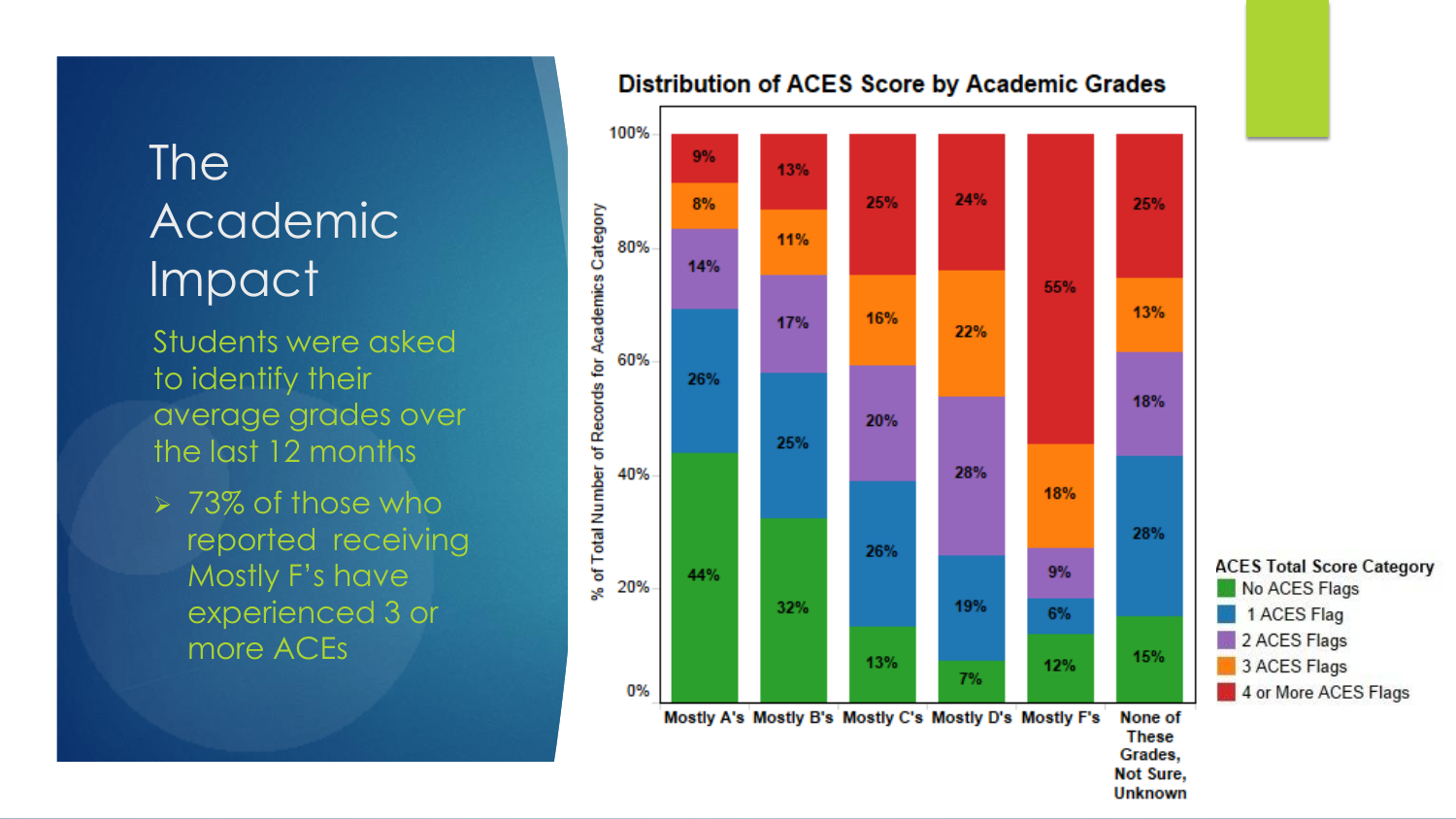# The Overlay of Adverse Childhood Experiences & Risk Behaviors

### **What did we find in Monroe County?**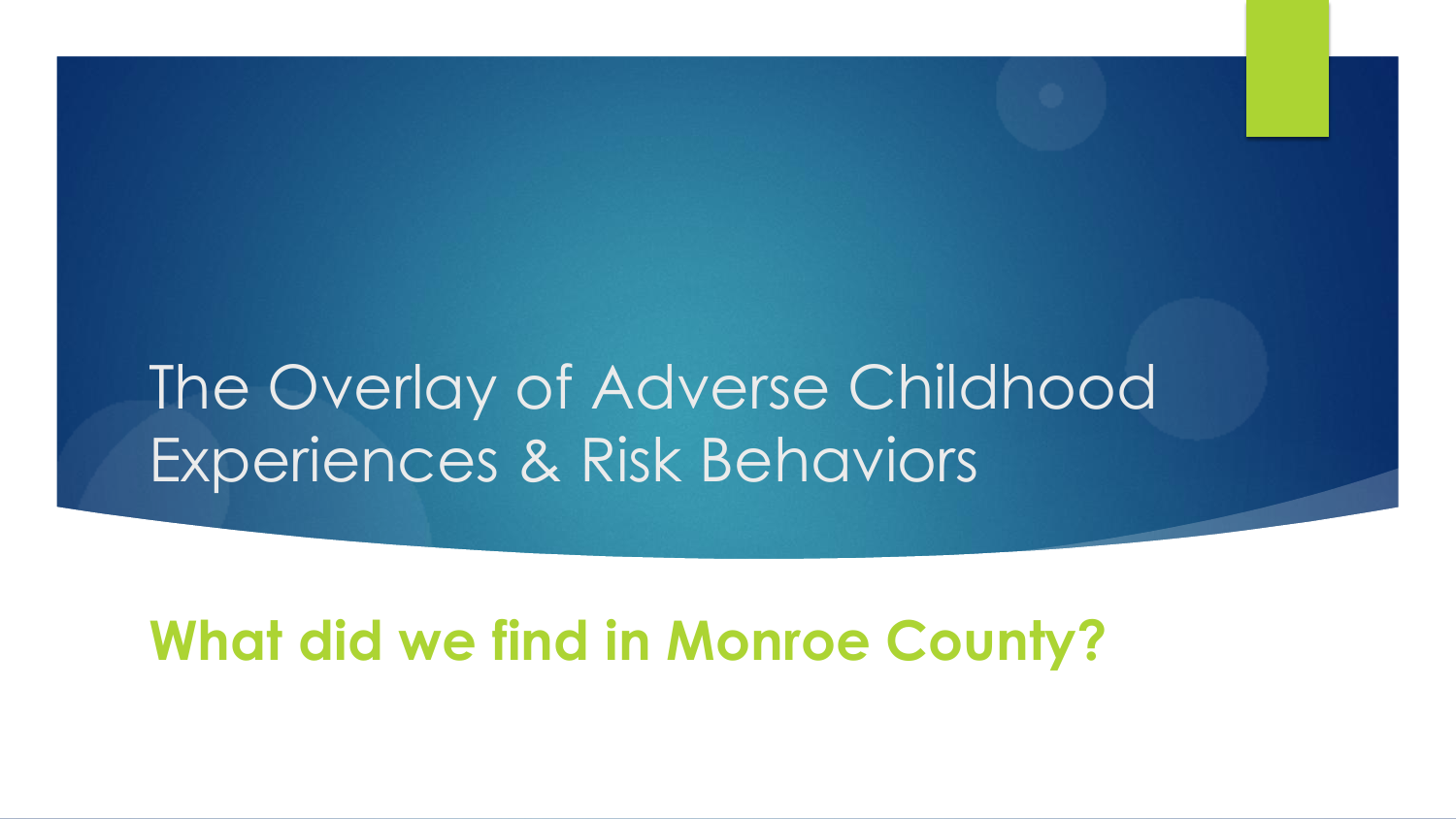## Mental Health

 63% of students with **4 or more ACEs** reported feeling sad for 2 or more weeks in the past year 58% of students with **4 or more ACEs** reported difficulties from emotional problems



% total felt sad 2+ wks in past yr  $\mathcal{L}_{\mathcal{A}}$  $\Box$ % total for emotional problems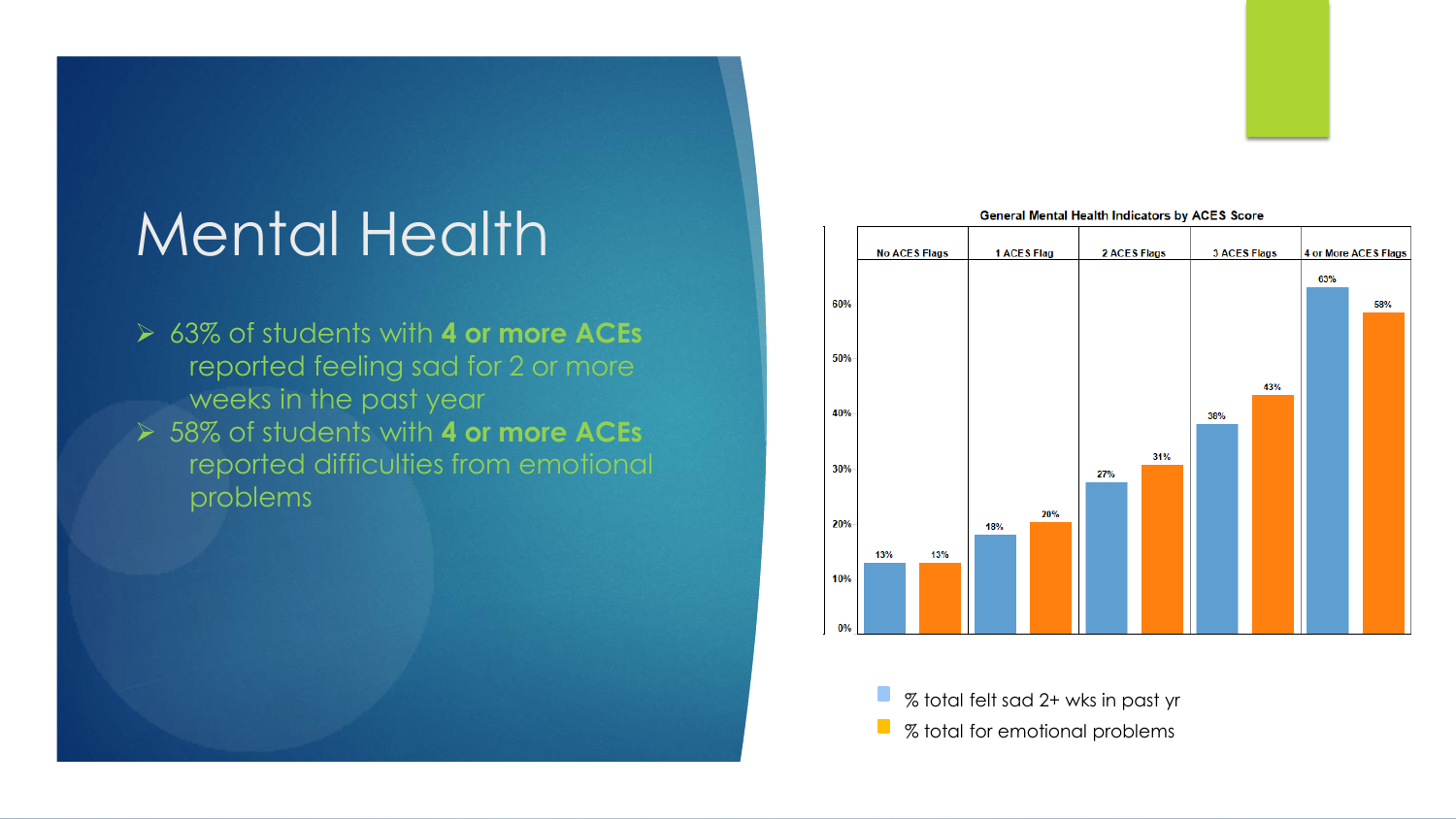# Suicide

- 49% of student with **4 or more ACEs** reported engaging in self-injury
- 42% of students with **4 or more ACEs** reported considering suicide in the past year
- 34% of students with **4 or more ACEs** reported attempting suicide in the past year



**Suicide Indicators by ACES Score** 

- % total non-suicidal self-injury ever
- % total considered suicide in the past yr
- % total attempted suicide in the past yr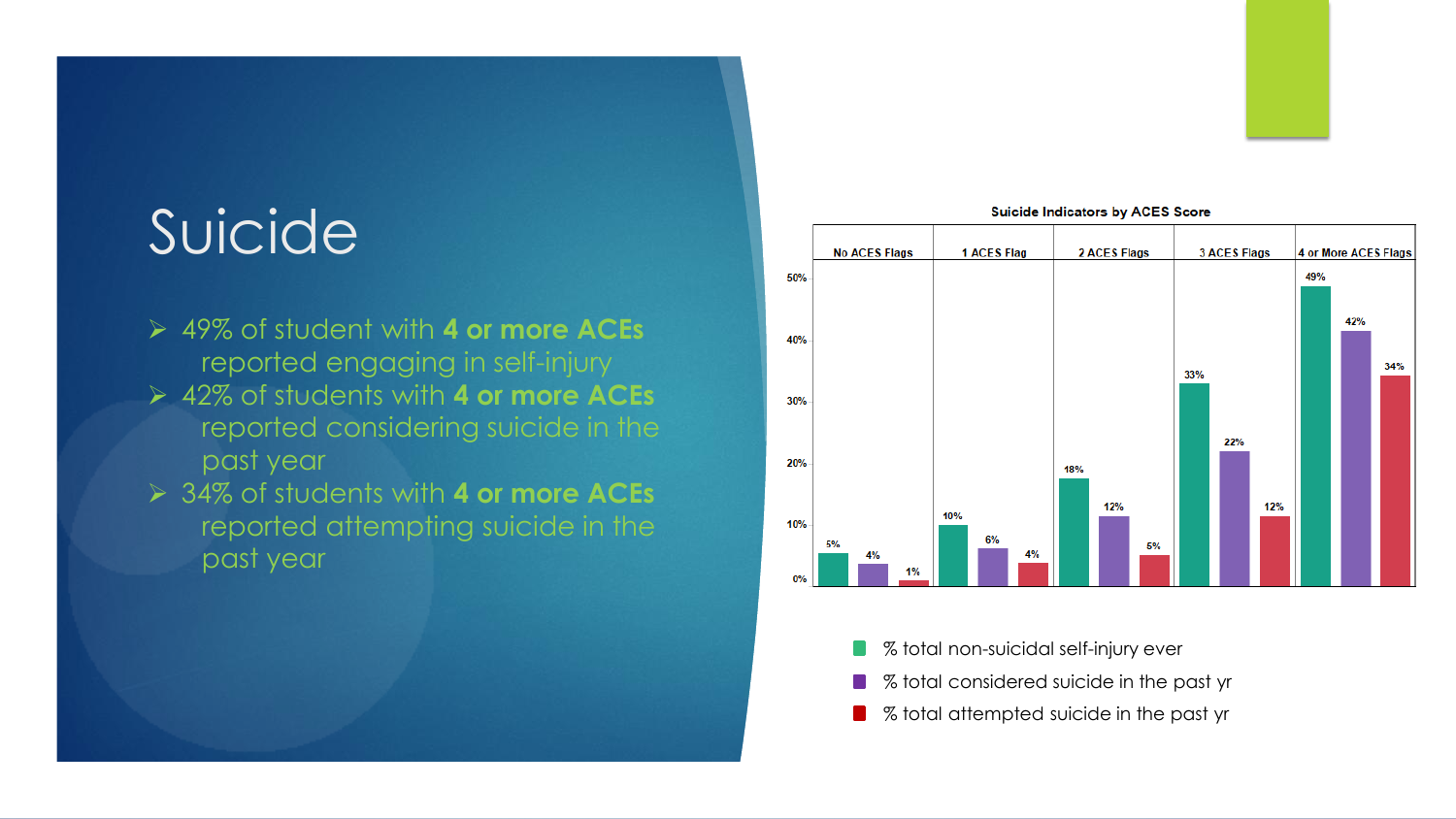# Violence

- 36% of students with **4 or more ACEs**  reported carrying a weapon in the past 30 days
- 52% of students with **4 more ACEs** reported engaging in a fight in the past year
- 46% of students with **4 more ACEs**  reported being a victim of violence in the past 30 days



#### **Violence Indicators by ACES Score**

% total victim in past 30 days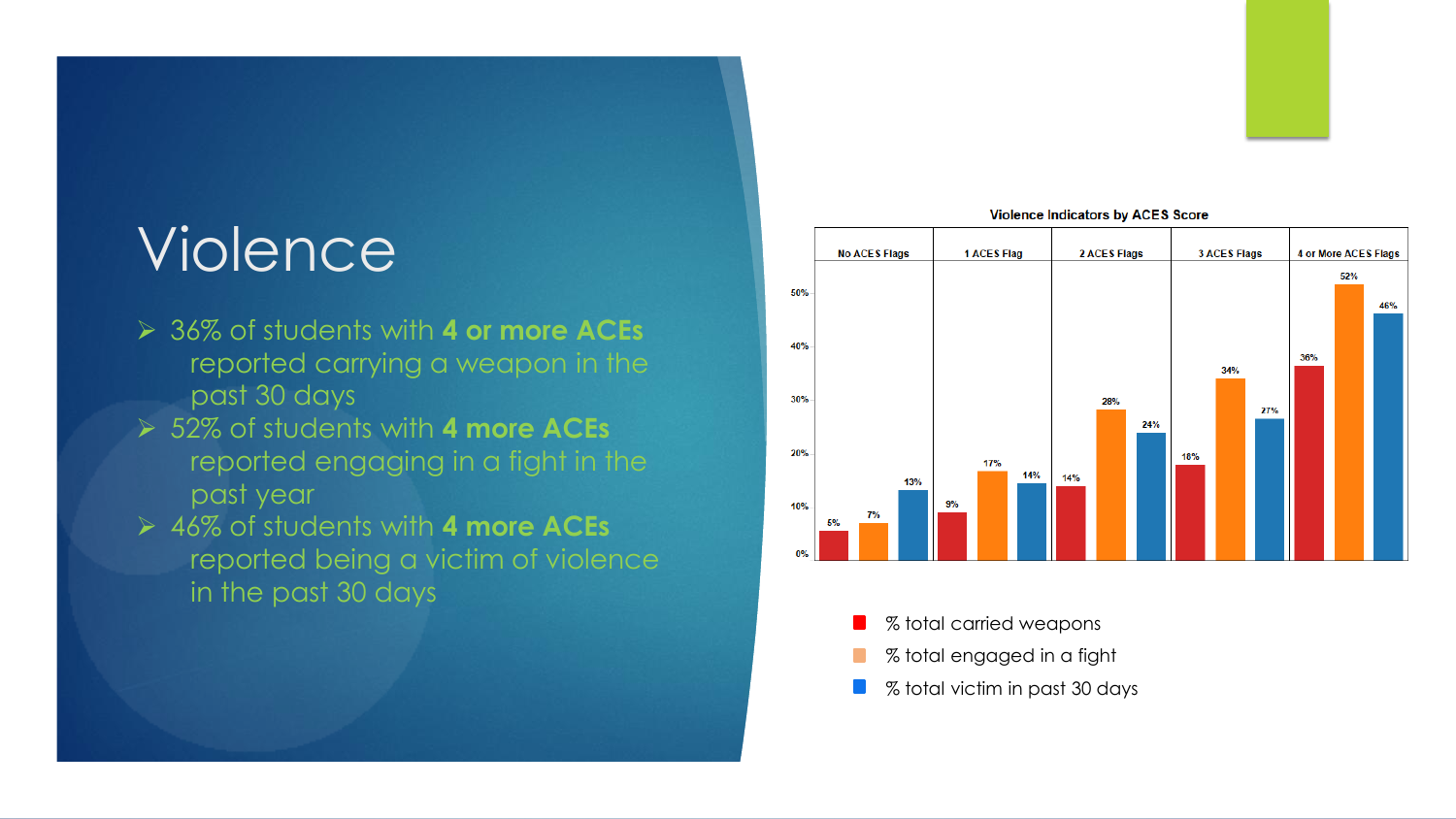# Substance Abuse

- 56% of students with 4 or more ACEs reported using tobacco in the past 30 days
- **► 53% of students with 4 or more ACEs** reported using marijuana in the past 30 days
- ▶ 54% of students with 4 or more ACEs reported using alcohol in the past 30 days
- 23% of students with 4 or more ACEs reported using other drugs in the past 30 days

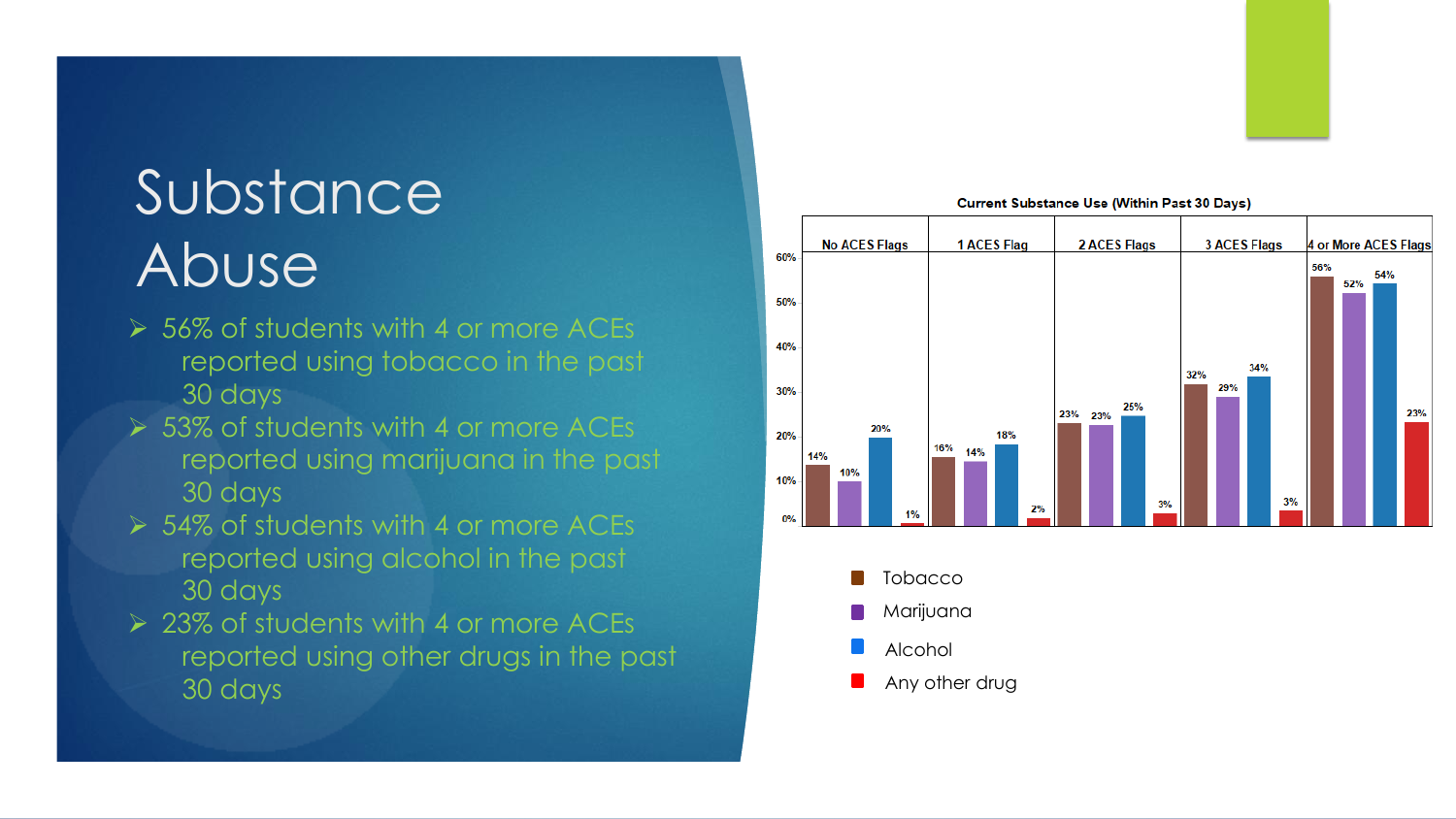### Implications

- What questions are we asking? What questions are we NOT asking?
- How does our interpretation drive intervention?
	- $\triangleright$  Responding vs. Reacting to behavior
	- ▶ What does this mean for Response to Intervention (RtI)?
- ▶ Community resources does array match needs?
	- $\triangleright$  Trauma specific treatment vs. trauma responsive
- ▶ Workforce development needs
	- Foundational knowledge: What does everyone need to know?
	- **Intervention/approaches: What specialized skills are required?**
	- Vicarious trauma: How do we care for the workforce?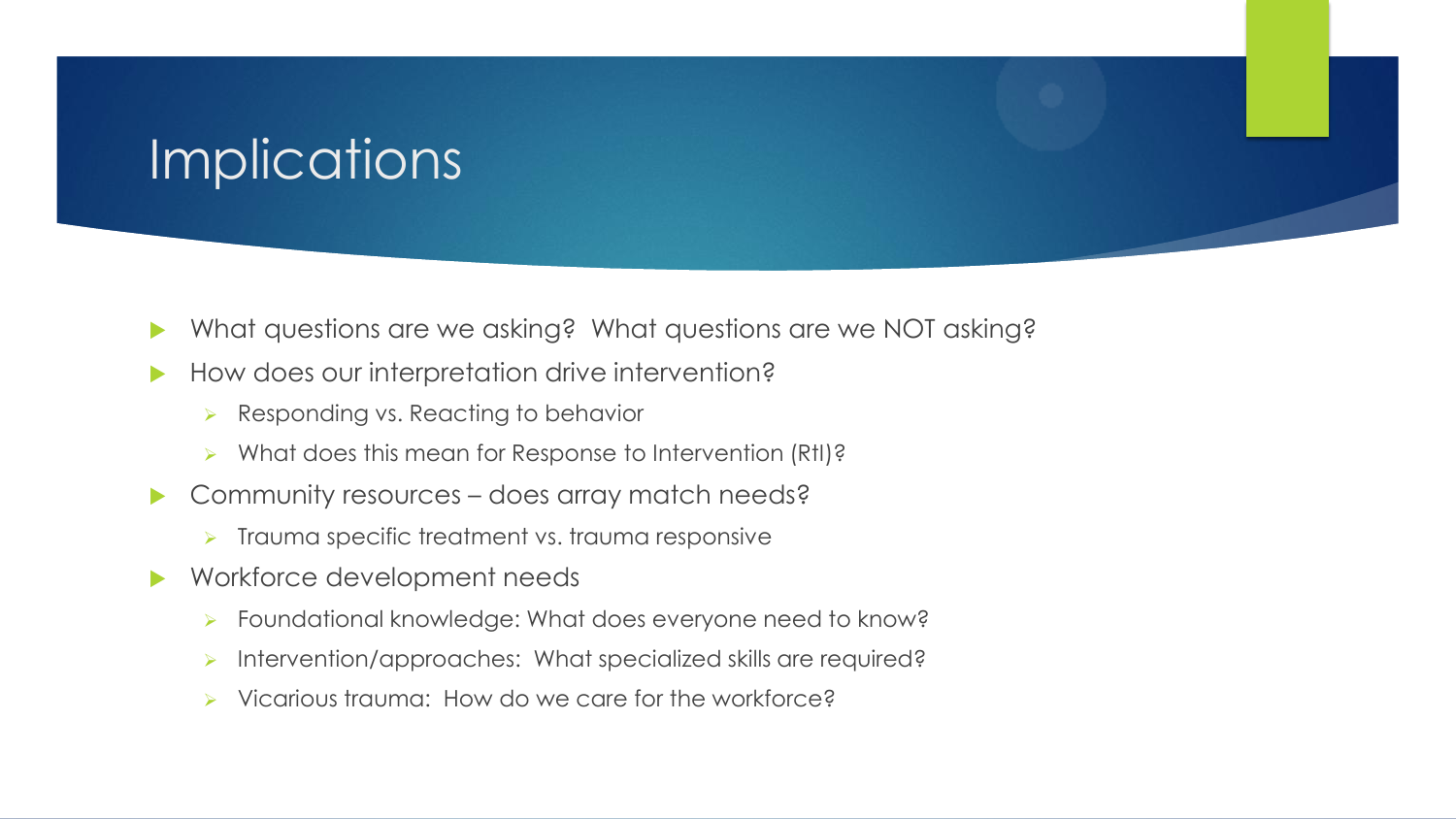### Screening of Paper Tigers

"Stressed brains can't learn"



- Follows a year in the life of an alternative high school that has radically changed its approach to disciplining its students, becoming a promising model for how to break the cycles of poverty, violence and disease that affect families.
- Walla Walla, Washington
	- ▶ Rural: Population 31,190
	- ▶ 92% Caucasian, 2% African American, 1% Native American, 21% Latino
	- $\triangleright$  Lincoln:
		- 62% Caucasian, 33% Latino, 1% African American
		- 74% economically disadvantaged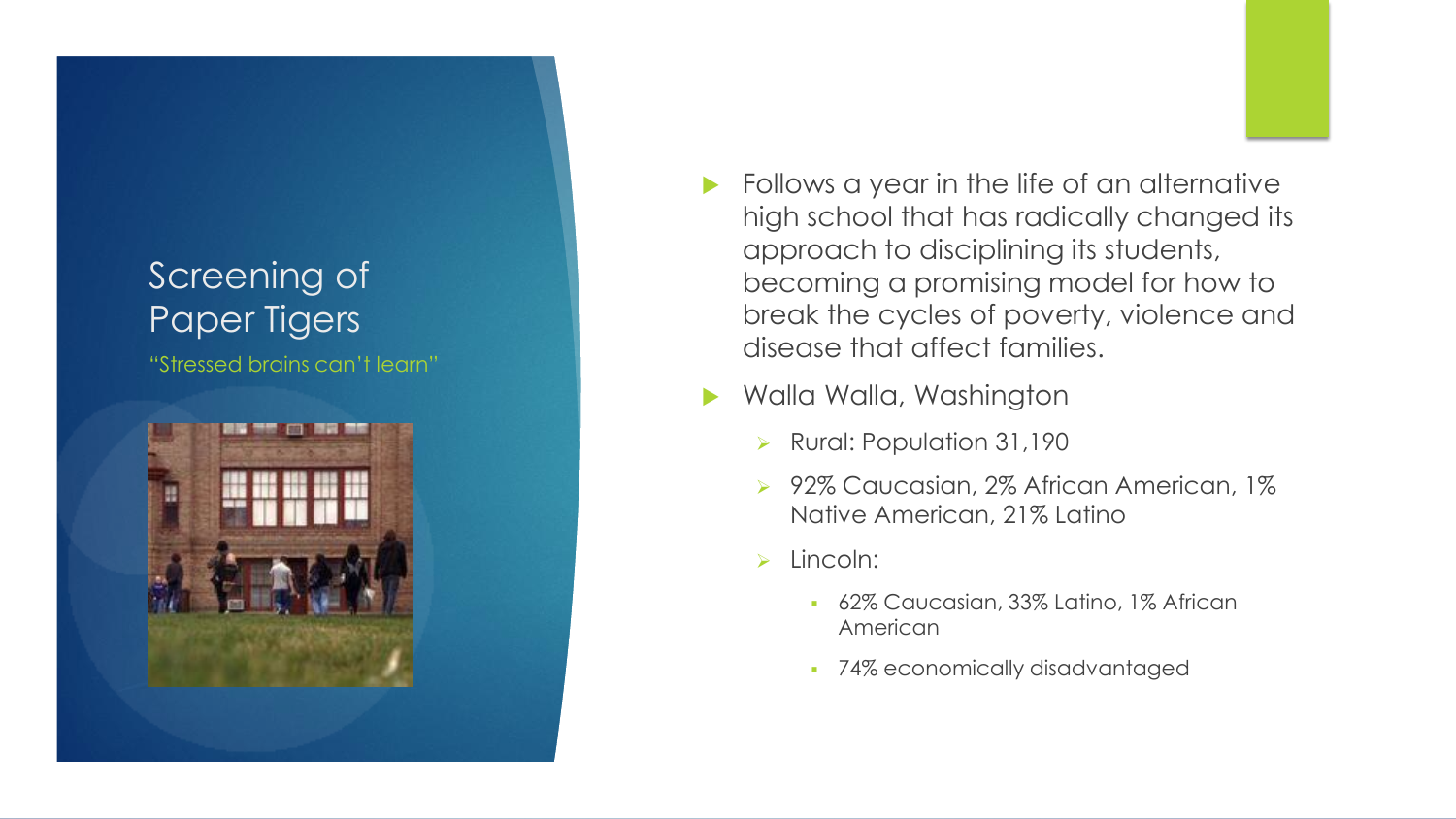## Community Comparison

### Monroe County

- Population: 749,857
- 77% Caucasian, 16% African American, 4% Asian, 8% Latino
- ▶ 15% below the poverty level

### City of Rochester

- Population: 209,983
- 44% Caucasian, 42% African American, 3% Asian, 16% Latino
- 33% below the poverty level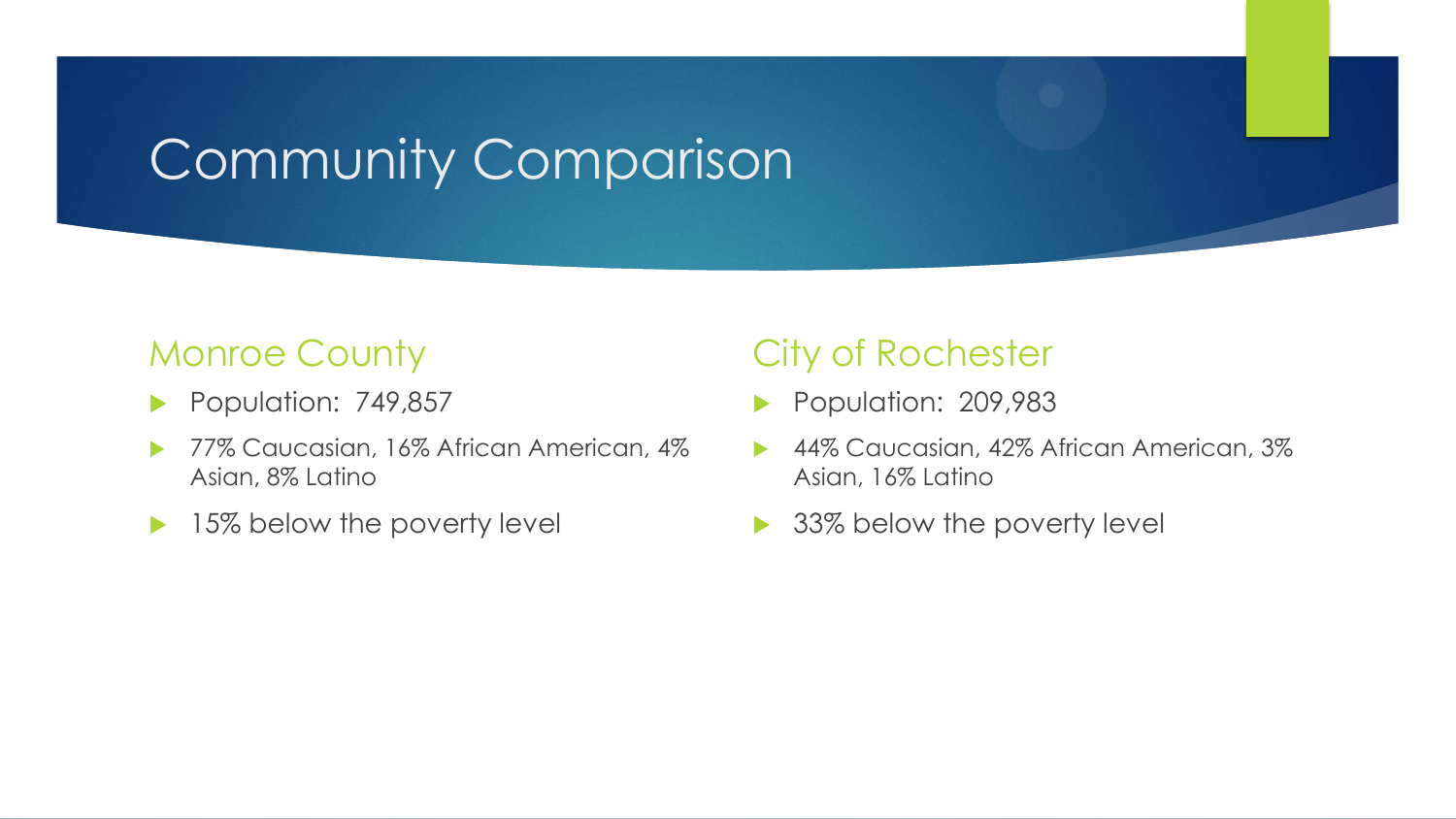### **Break**

#### Please enjoy a 15 minute break

- $\triangleright$  Help yourself to additional refreshments
- > Network with someone you know or get to know someone new
- $>$  Just relax
- If you have written questions/comments regarding the data presentation, please place your card in the box on the panel table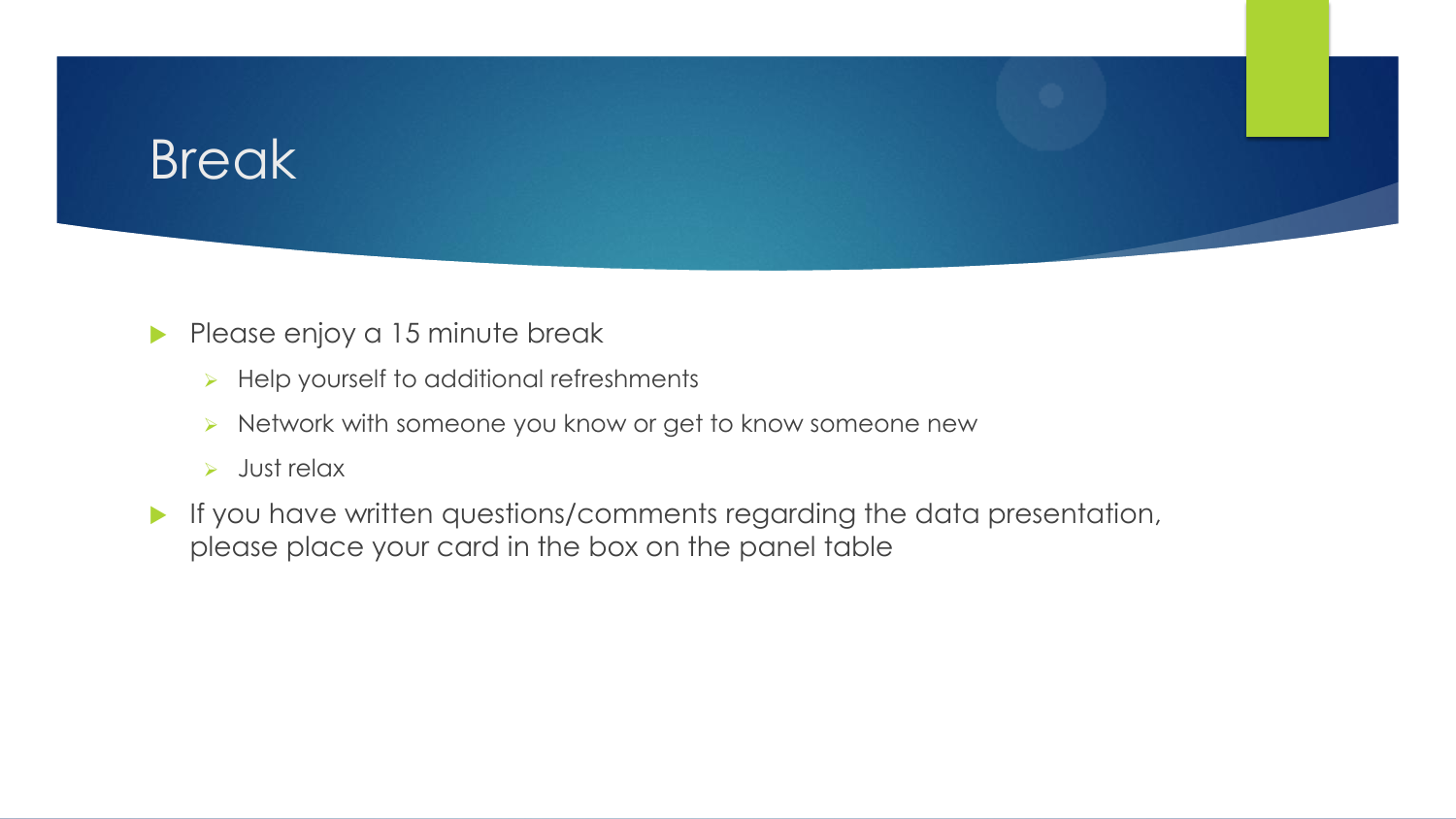### Trauma Informed School Panel

- Moderator: Elizabeth Meeker, Coordinated Care Services, Inc.
- **Panelists:** 
	- **>** Jessie Joy, Jamestown City School District
	- **Denise Quamina, Rochester City School District**